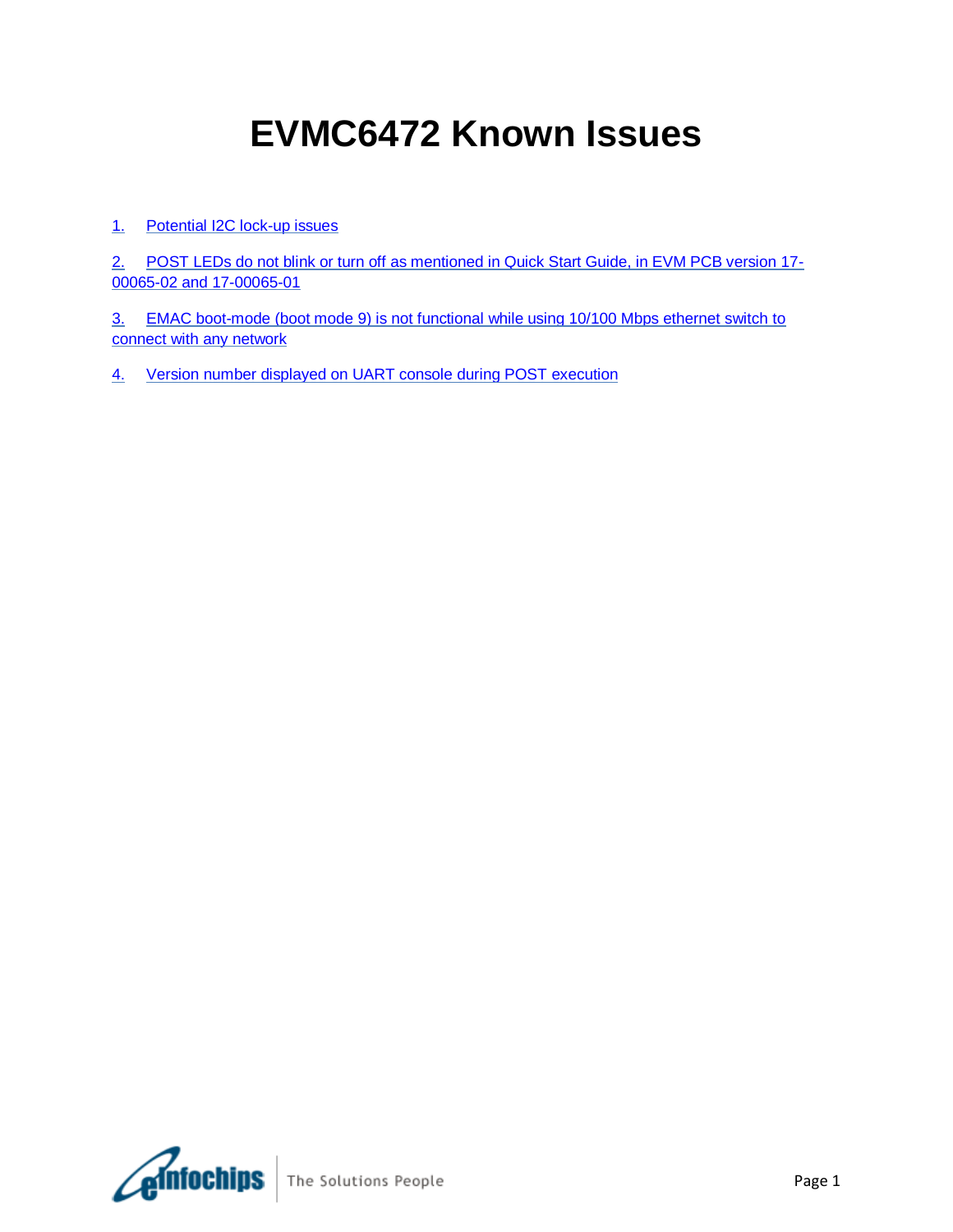#### <span id="page-1-0"></span>**1. Potential I2C lock-up issues**

In all version of EVM, there are chances that the I2C bus goes into a potential lock-up situation. This can occur when the user presses warm/cold reset switch during boot process. This I2C lock-up can only be release by power-cycling the board.

## <span id="page-1-1"></span>**2. POST LEDs do not blink or turn off as mentioned in Quick Start Guide, in EVM PCB version 17-00065-02 and 17-00065-01**

This is a random issue with few boards of the above versions. The root cause of this problem is unknown as of now. However, the board will function normally after applying cold reset or by powercycling the board.

#### <span id="page-1-2"></span>**3. EMAC boot-mode (boot mode 9) is not functional while using 10/100 Mbps ethernet switch to connect with any network**

Since the interface between DSP and Ethernet PHY is RGMII, the DSP runs at 1000Mbps by default at power-on/reset. At EMAC boot-mode, "bootp" packet is the very first packet released by the DSP after reset. This makes it mandatory to have a giga bit capable (10/100/1000) ethernet switch for successful communication.

#### <span id="page-1-3"></span>**4. Version number displayed on UART console during POST execution**

During POST execution the board version displayed on the UART console does not match the PCA/PCB major revision indicated on the board silk.

The version displayed by the POST is read from the FPGA, which reflects the board version set using the assembly of resistors shown below:



# **Figure 1: Board version resistor assembly**